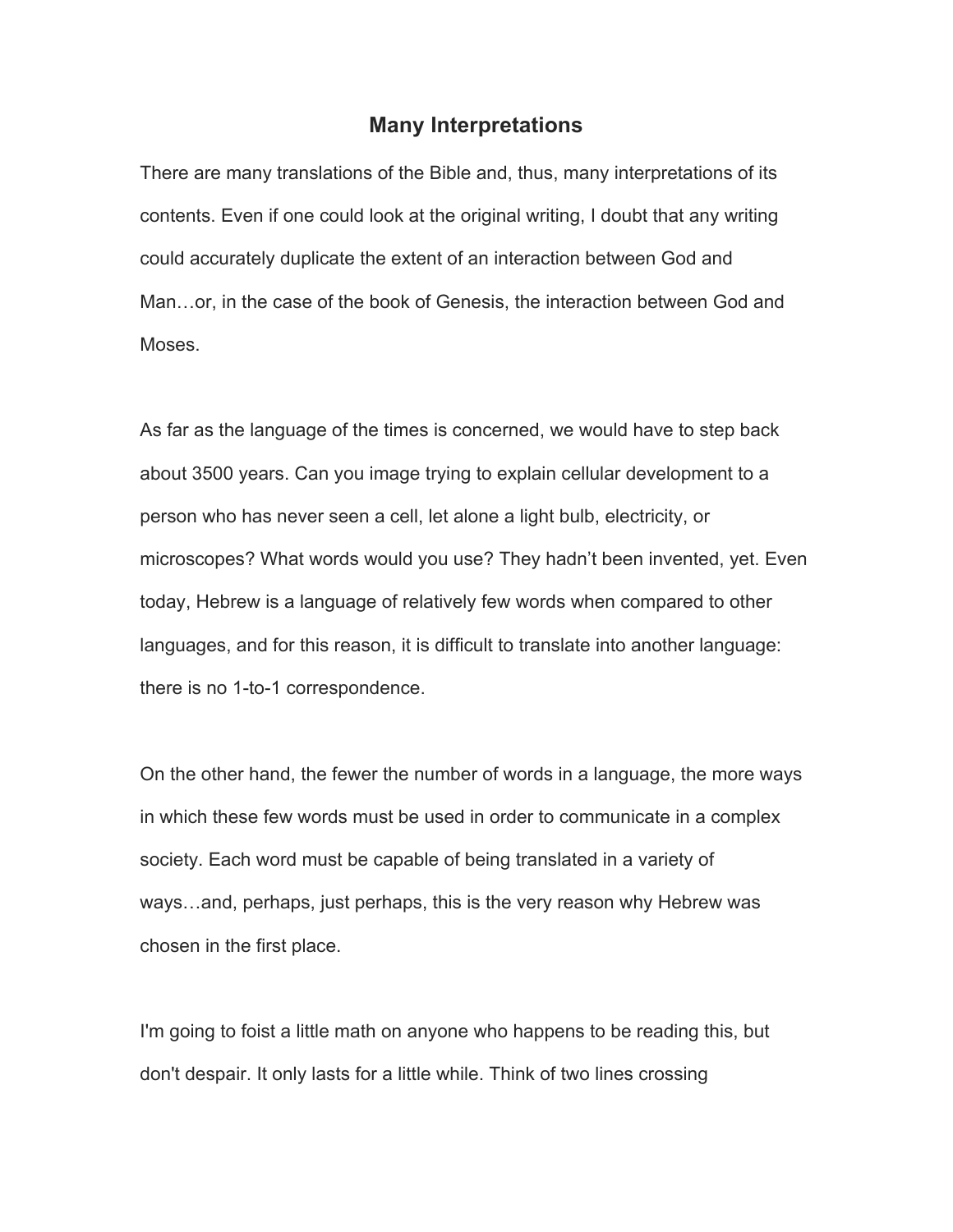(intersecting) one another; they have a point in common. (In fact, an infinite number of lines could intersect at that same point.) A "common point" exists on two or more intersecting lines. (Each letter in Hebrew is a common point for words and numbers.)

Now, think of two planes (e.g., two "flat surfaces") intersecting one another:They have a line in common…and that "common line" can exist on two or more intersecting surfaces. (Each word in Hebrew is a common source of different meanings.)

If there is any consistency in geometry, then it follows that the intersection of two 3-dimentional spaces will have a "common plane", and an intersection of two or more 4-dimensional spaces (which Einstein called "space-time" continuums) will have a "common 3-dimensional space". (Each sentence in Hebrew is a common space for a variety of descriptions; and when you add different timelines to these descriptions…well, hopefully, you get "the point".)

If we look around us, we will see life's patterns played out in many different timelines: A dog's life goes by more quickly than ours (one year to a dog is like 7 years to humans); an insect's life may only last for one year. Some human patterns are the same as other living creatures, but each creature is a part of its own individual space-time continuum.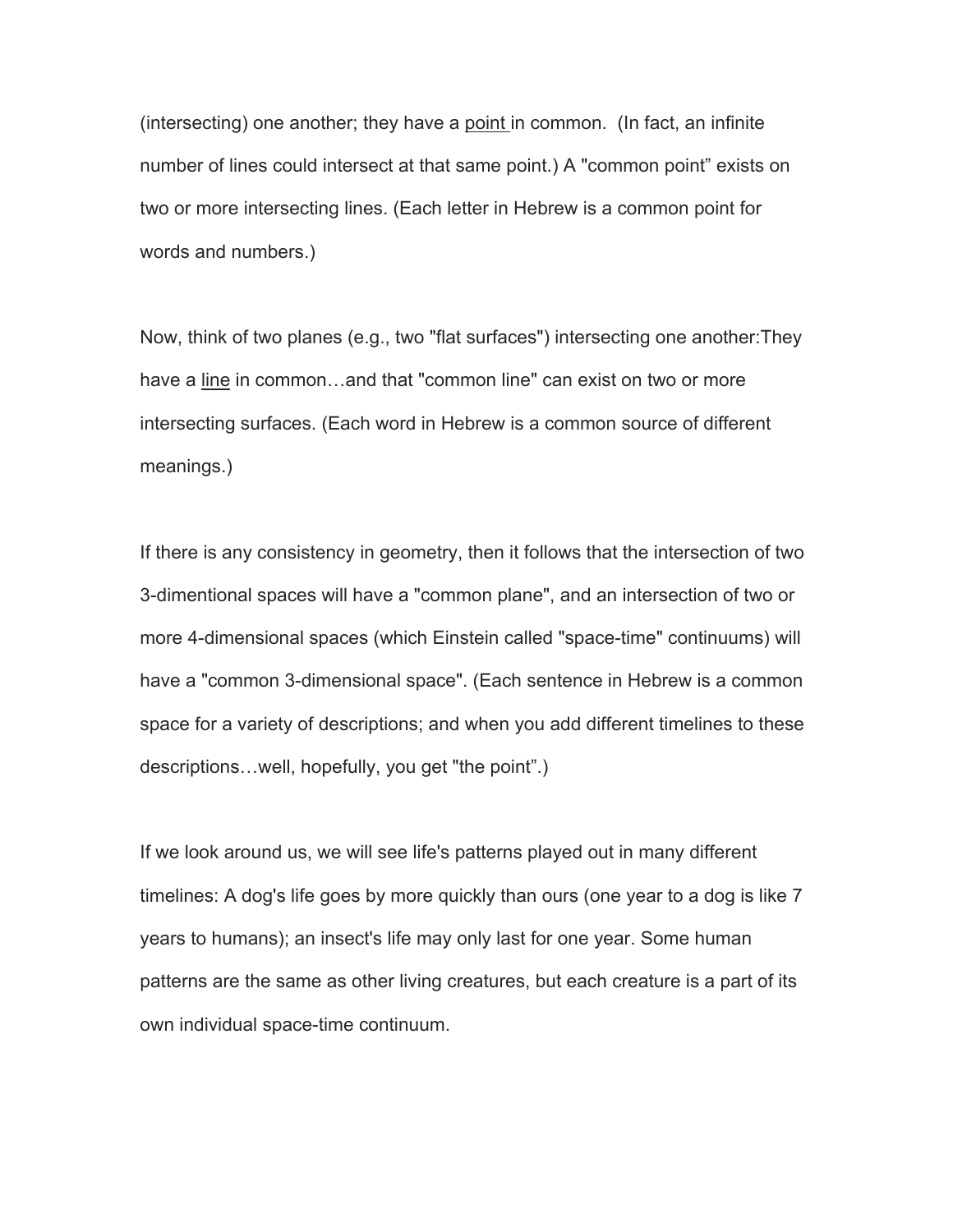In other words, this one "common 3-dimensional space" can exist on two or more different 4-dimensional space-time continuums, although we tend to look at each one in accordance with how it relates to us. And we tend to describe each in terms of lower dimensional spaces, if for no other reason than for clarity.

So it is with the book of Genesis. There are patterns in that book and a timeline that must be referred to in order to understand all that's within its pages. (Those timelines can change with simple time-conversion formulas, such as one by Moses in Psalm 90 and one by St. Peter in 2 Peter). It seems possible that Genesis describes a "common 4-dimensionalspace-time" as viewed from some higher dimension…a dimension far beyond the boundary of time as we humans know it.

Why can I say this? Because I've already found the 4-dimesional space-times of the evolution of species, the development of chromosomes, an historical spacetime, an embryological space-time and a space-time of fetal development…all clearly described within the pages of Genesis.

Since none of these things could have been seen by anyone living during Moses' time, "someone" outside of time (perhaps from a higher dimension) must have given the book of Genesis to Moses in order to clarify what was really going on in this universe. And come to think of it, with all those intersecting layers of interpretations, I can't think of a better language than Hebrew to accomplish the